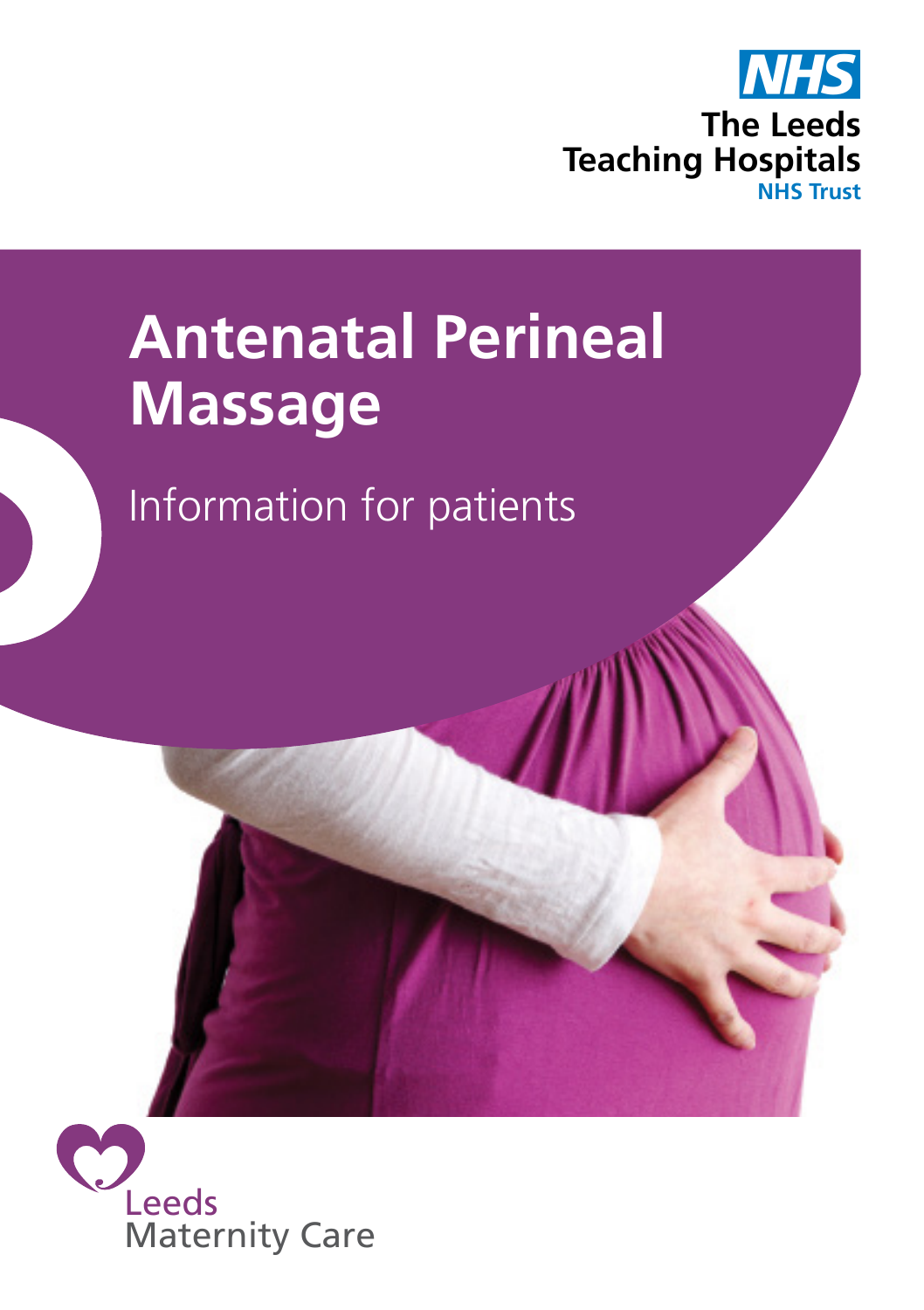Perineal massage during pregnancy may help to gradually soften and stretch the vagina and perineum in preparation for vaginal childbirth. This leaflet aims to explain the potential benefits of this and give information on how and when to perform the massage.

## **What is the perineum?**

The perineum is the area of skin and muscles between your vagina and anus (opening to your back passage). This area naturally stretches to allow your baby's head and body to be born. This stretching can result in tears to the perineum and vagina if the skin is unable to stretch enough to accommodate the birth of the baby.

At times when the baby needs to be born quickly or assistance is required in the birth, a small cut called an episiotomy is made in this area.

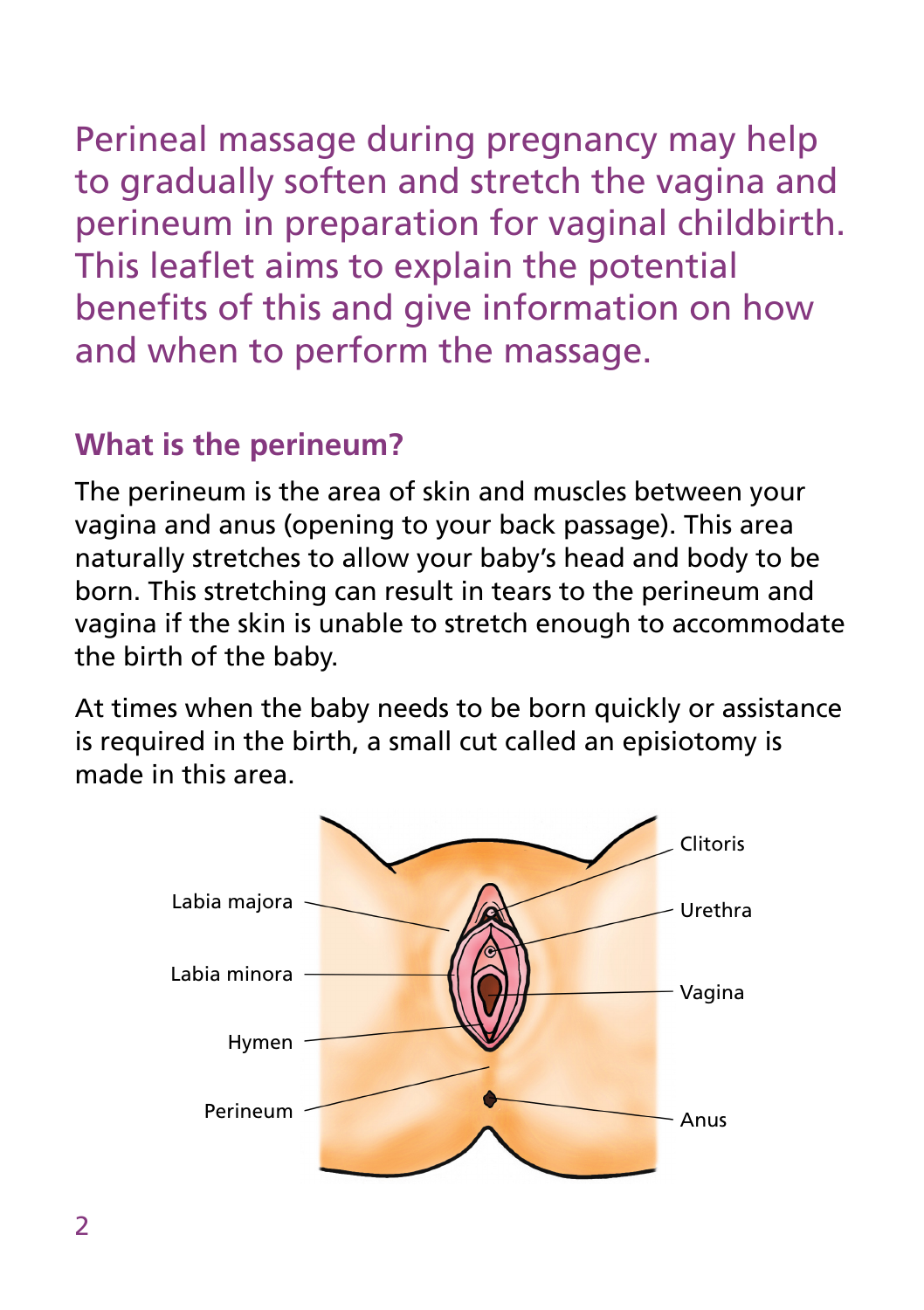## **What are the benefits of perineal massage?**

It is estimated that around 90% of women will have some trauma (tear or episiotomy) to their perineum during vaginal childbirth. Up to two thirds of these women will require stitches.

Perineal massage is a way of preparing the perineum to stretch more easily during vaginal birth. It may also help you to become familiar with the feeling of pressure or stretching of the perineum that you will feel during the birth of your baby.

Research has shown that regular perineal massage during the last few weeks of pregnancy reduces the likelihood of the need for an episiotomy and the incidence of perineal tears that require stitches. Studies have suggested perineal massage to be particularly beneficial in women having their first vaginal birth.

Perineal massage has also been shown to reduce perineal pain in the months following childbirth for women who have had more than one vaginal birth. If you have previously had a perineal tear or episiotomy you can perform antenatal perineal massage if you feel comfortable to do so.

**Do not perform perineal massage if you think your waters may have broken, you have thrush, herpes or any other vaginal infection. Please contact the Maternity Assessment Centre (MAC) if you suspect any of these conditions.**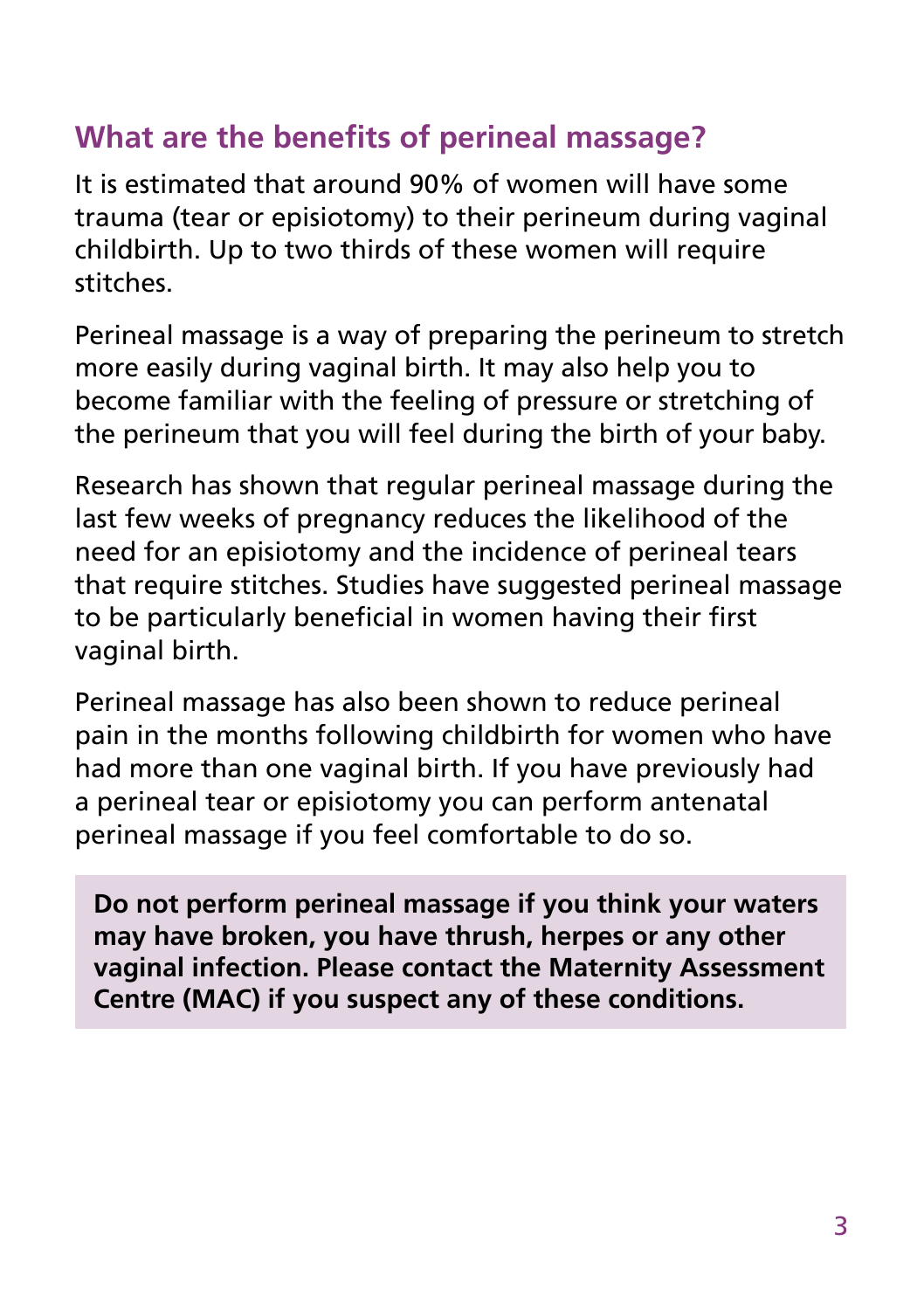## **When do I start perineal massage?**

You can start any time after 34 weeks of pregnancy and should massage 3-4 times a week for 5-10 minutes each time. However, even undertaking the massage once or twice a week may be of benefit. There are no known risks from massaging your perineum.

### **How do I do perineal massage?**

- The first few times you may find it easier to use a mirror and look at your perineum during massaging. It is entirely up to you if you wish your partner to assist you in the massage.
- Ensure your bladder is empty and wash your hands before you start.
- Adopt a comfortable position: the massage can be done in several positions; sitting, lying supported by pillows, squatting against a wall or standing with one foot raised and resting on the bath or toilet.
- You may find it more comfortable to undertake the massage after a bath or shower, as the warmth of the water can aid in softening the surrounding tissues.
- You can use olive oil, sunflower oil or sweet almond oil as lubrication (Do not use sweet almond oil if you have a nut allergy); if you are sensitive to any of these you can use a water-soluble lubricant jelly. **Do not use baby oil, mineral oil, petroleum jelly or other petroleum based products.**
- If you are doing the massage yourself it is probably easiest to use your thumbs. Otherwise your partner can use both index fingers.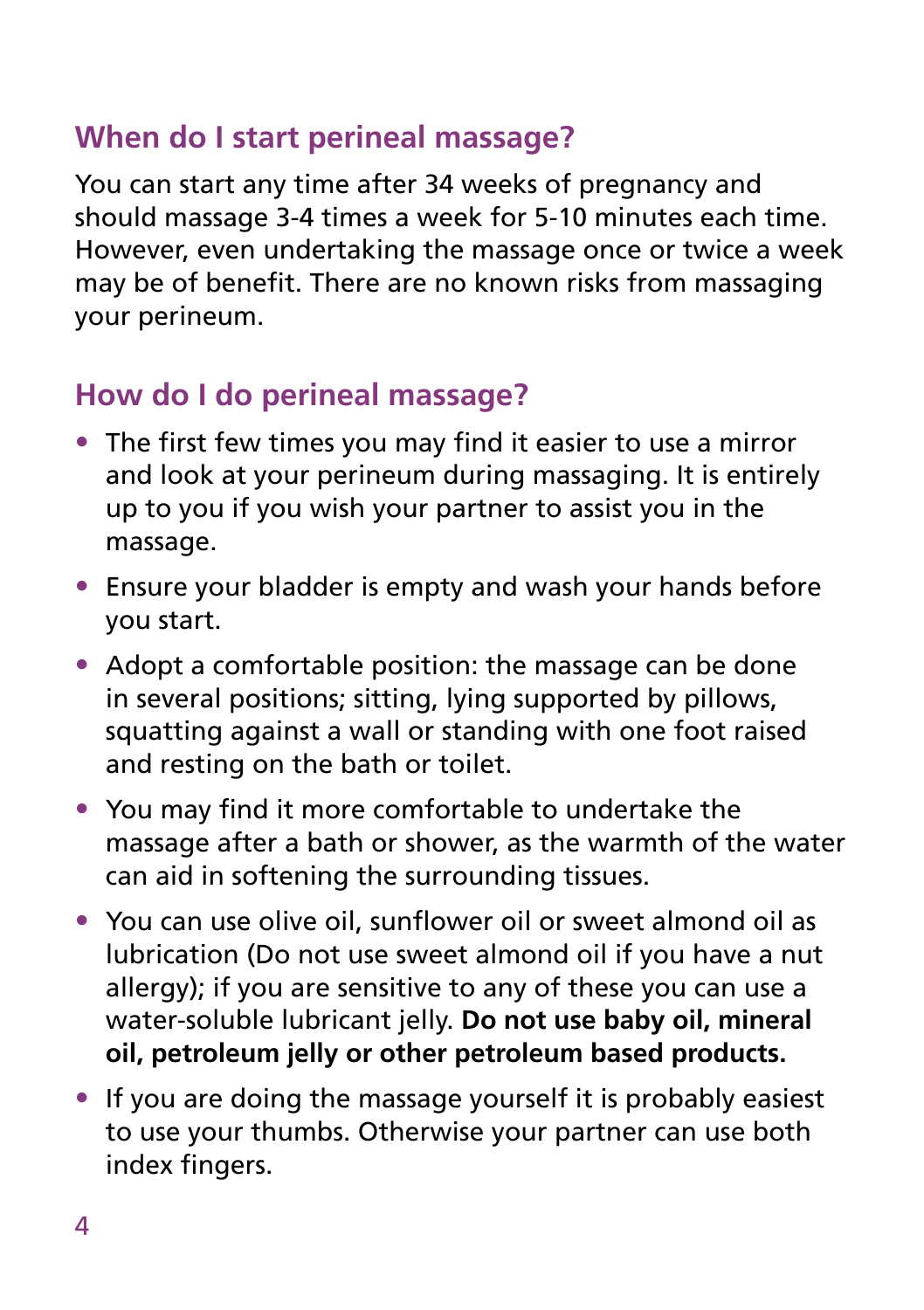- Place the fingers or thumbs about 5cm into the vagina (up to your second knuckle) and press downwards on the back wall towards the back passage so you can feel a stretch in the muscles around the vagina. This may tingle but should not hurt and may help you prepare for the feeling when your baby is ready to be born.
- Once you have felt this downward pressure, use your thumbs to go from right to left in a sweeping 'U' shaped movement.



• You can also go on to massage the skin of the perineum between the thumb and forefingers.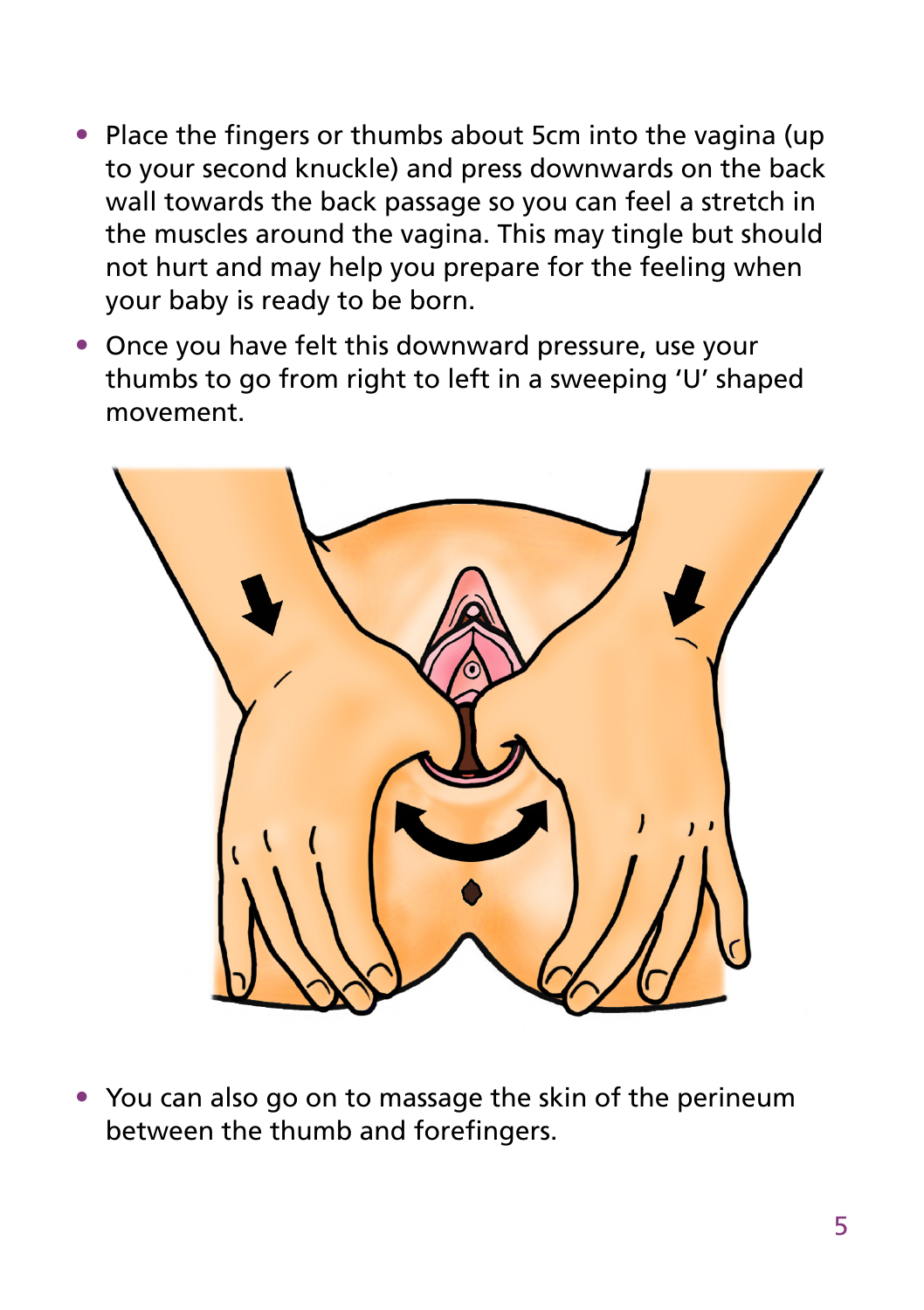#### *Remember*

- The perineum may feel tight when you first start, but with continued massage you will begin to feel a difference in the stretch of the tissues.
- If you feel pain during any part of perineal massage, stop and try again another time. Use more oil/lubricant if required to reduce friction.
- If you have any questions or find the massage frightening or distressing, please discuss this with your community midwife. Only undertake perineal massage if you feel comfortable to do so.
- Continue to do regular pelvic floor exercises before and after your pregnancy.

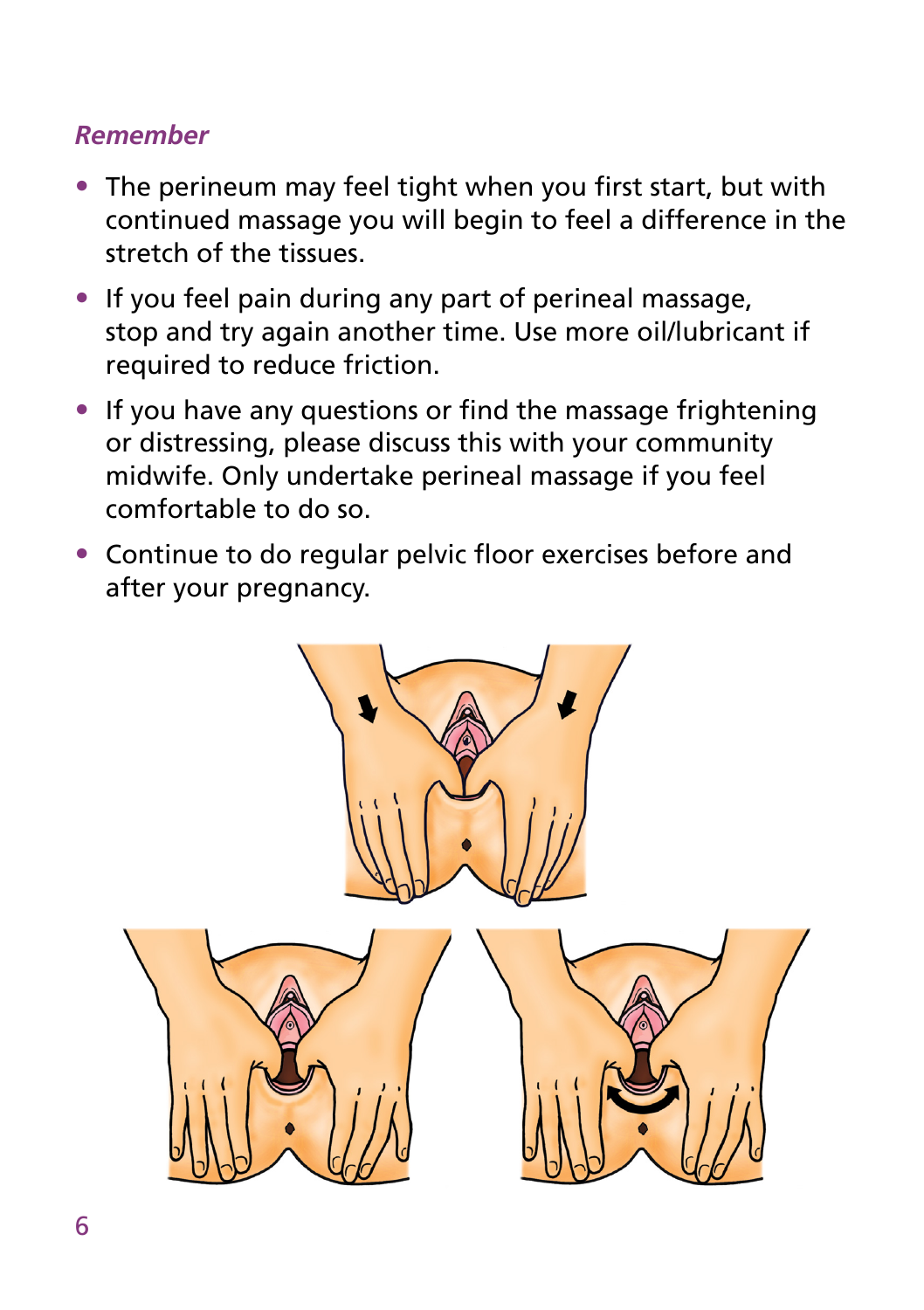## **Notes**